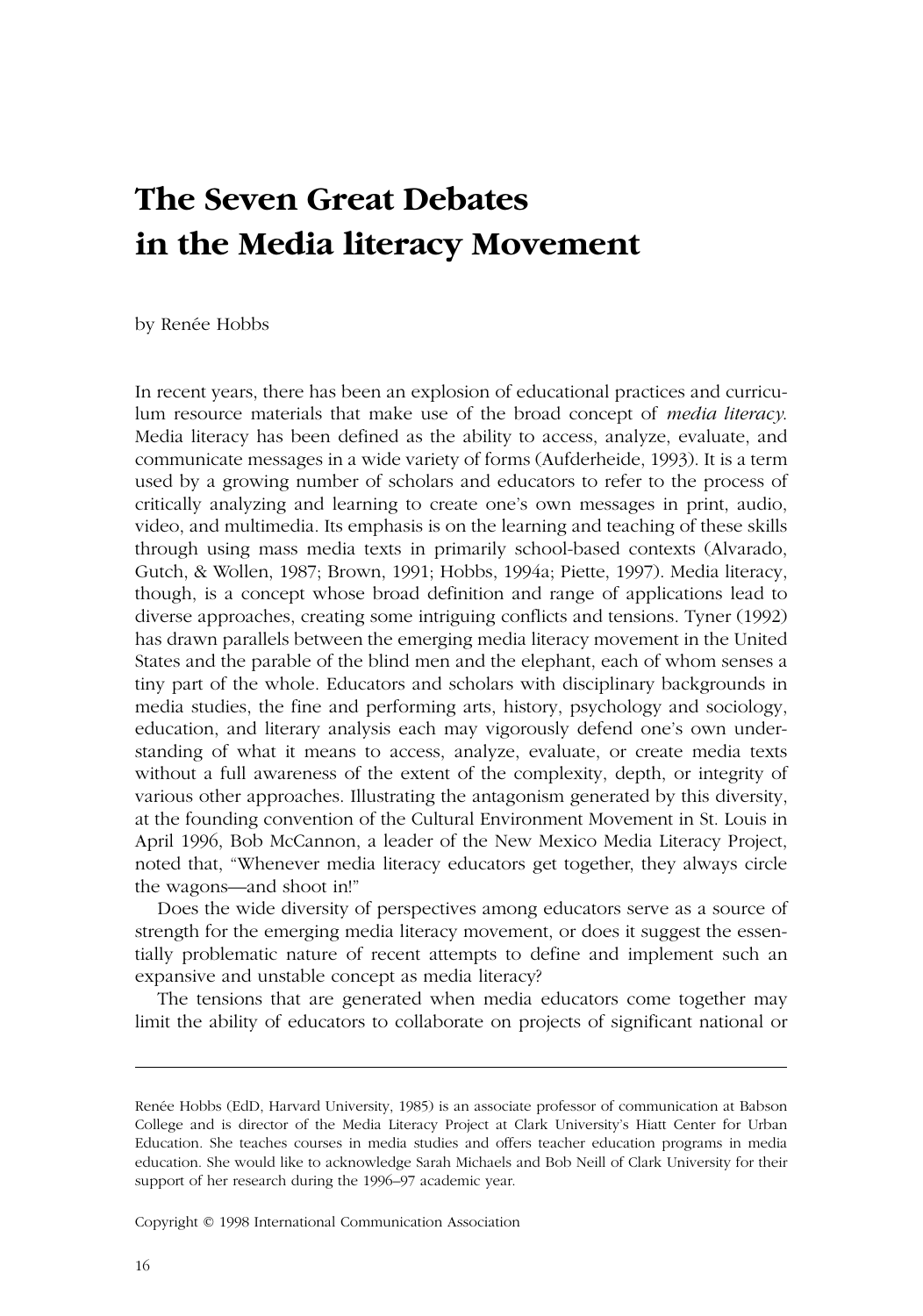regional scope. For example, in 1995, a group of Massachusetts educators, scholars, artists, and activists met to found the Massachusetts Coalition for Media Literacy. In a series of meetings held at public television station WGBH and hosted by the Massachusetts Foundation for the Humanities, the conflicts generated by diverse goals, motives, and instructional practices became apparent. Some people were offended by the antimedia ("kill your television") tone reflected in the comments of some participants. Some academics felt that the remarks of teachers and representatives of nonprofit groups were superficial and not sufficiently informed by theory. Some participants believed the critical educational objective should be to reverse young people's unhealthy dependence on media messages and persuade them to shift their interest toward the alternative media arts, whereas others understood mass media consumption to be a natural, developmentally normal part of childhood and adolescence.

The diversity of approaches, philosophies, and goals of media education may be the inevitable result of an emerging field, at the intersection of media studies and education. This field is finally beginning to percolate as a result of result experiments in the laboratories of the public schools. Perhaps vigorous great debates are an asset to an educational environment where, too often, fragmented and iconoclastic subcultures exist, with narrowly drawn parameters, competing interests, and intellectual cliques.

In 1996, the National Media Literacy Conference in Los Angeles drew high school English teachers, college professors, screenwriters, advocates for children's television, public health experts, elementary school teachers, communication policy specialists, video artists and musicians, members of the religious education community, middle-school health teachers, youth advocates, and technology experts for a 3-day conference where a wide range of voices and points of view were heard. Such diversity of perspectives might be the engine that is fueling the growing interest in media literacy, as its open definition and broad terrain serve to bring individuals (largely from outside the academy) together, bound by a common interest in working with young people to create and analyze media critically.

Throughout the world, many efforts to focus, narrow, and define the scope of media literacy have been ongoing throughout the 1980s (Bazalgette, 1992b; Bazalgette, Bevort, & Savino, 1991; Bertelsmann Foundation, 1993, 1994; Quin & McMahon, 1995). As a result of such developments, educators have begun to agree on key concepts that are essential instructional points to be explored whenever media texts are used in the classroom. At the 1993 Media Literacy National Leadership Conference, U.S. educators could not agree on the range of appropriate goals for media education or the scope of appropriate instructional techniques, but they did identify the following concepts, based on models developed by British, Australian, and Canadian educators, that should be included in the analysis of media messages:

(1) media messages are constructed;

(2) media messages are produced within economic, social, political, historical and aesthetic contexts;

(3) the interpretative meaning-making processes involved in message reception consist of an interaction between the reader, the text and the culture;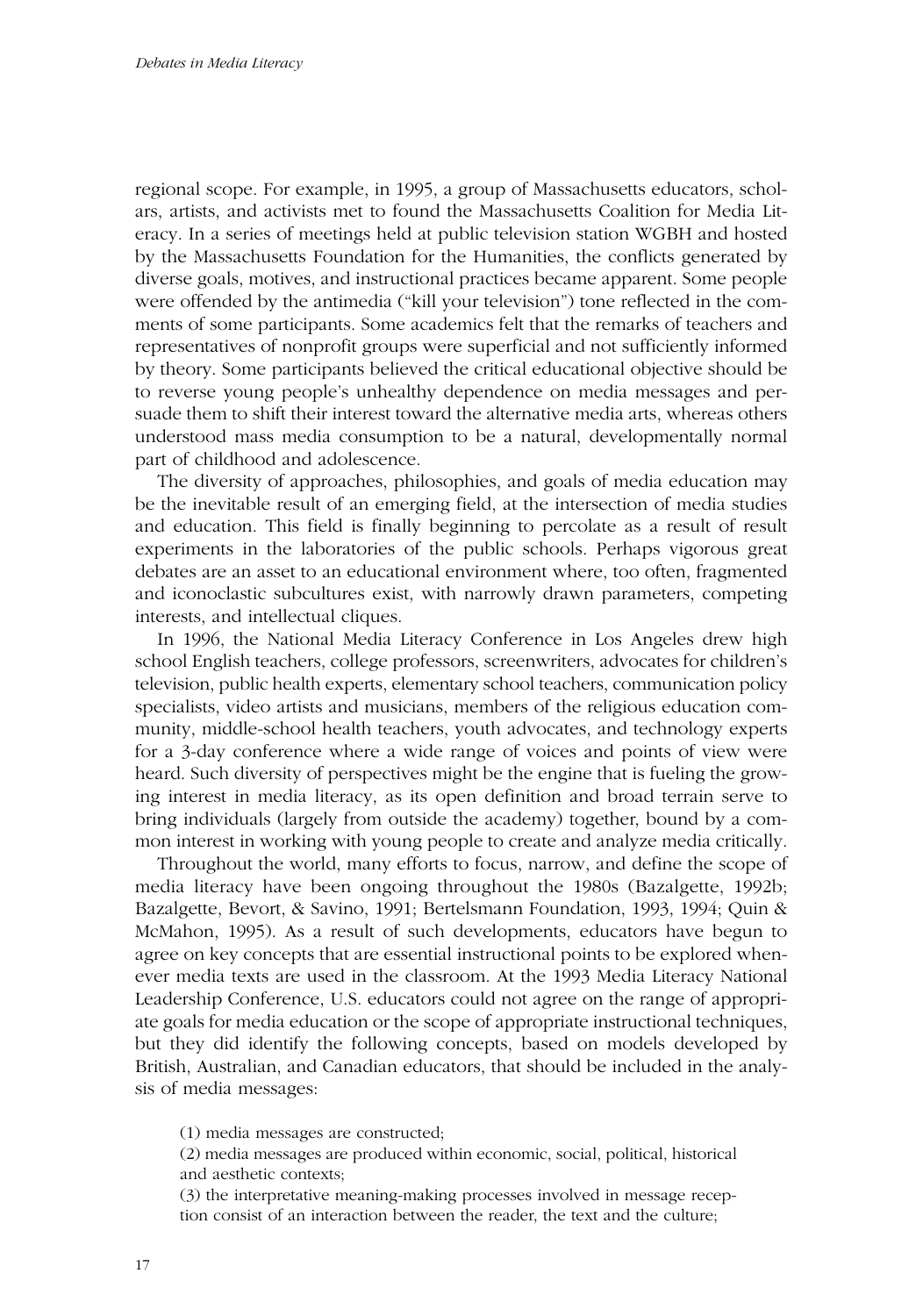(4) media have unique "languages," characteristics which typify various forms, genres and symbol systems of communication;

- (5) media representations play a role in people's understanding of social real-
- ity. (Aufderheide, 1993, p. 2)

The consensus generated by establishing these key concepts in 1993 led to increased collaborative activity among U.S. media educators, making it possible to hold national-level teacher-education programs featuring a range of scholars and educators from different geographic regions and with different educational backgrounds and areas of expertise (Hobbs, 1994b). An emerging consensus about the definition and basic analytic framework for media education has been concomitant with an increase in the quality of teacher-education programs available throughout the country, as well as an increase in the quantity of resource materials that have been created in the past 5 years.

In this essay I review some of the questions that underlie the still ongoing arguments among the diverse group of educators, activists, and scholars who practice media literacy education with elementary and secondary school students, in and out of the K–12 classroom, in the United States. The seven questions identified here are not the only issues that get debated, of course, but the great debates identified in this paper are foundational, that is, these seven questions define the field of inquiry for practitioners at the present time. As a cluster of issues regarding varying educational philosophies, the "great debates" identified in this paper are essentially framing questions that explicitly or implicitly guide the classroom practices of those educators who teach with and about the media.

## **The Seven Debates**

## *Should media literacy education aim to protect children and young people from negative media influences?*

Educators with interests in media literacy can and do embrace a wide variety of aims, motives, goals, and objectives including improving reasoning and communication skills (Brunner & Smith, 1994; Hobbs, 1996); confronting issues of race, class, and gender inequities (Eriksen-Terzian, 1992); improving attitudes towards democracy, citizenship, and political participation (Carnes, 1996; Jospin, 1992; Landa, 1992; Morduchowitz, 1997; Newspaper Association of America, 1995; Sandroni, 1992); reshaping communication policy and media industry practices (Center for Media Education, 1997; Kumar, 1992); the facilitation of personal growth (Mendez & Reyes, 1992); dealing with youth substance abuse and violence prevention (Carnegie Council on Adolescent Development, 1995; Gorley, 1997; ONDCP, 1996); enhancing career skills (Freedom Forum, 1994); promoting issues of faith and social justice (Center for Media Literacy, 1993; Mahony, 1992); inspiring awareness of materialism and the commodification of culture (Boihem & Emmanouildes, 1996; Citizens for Media Literacy, 1993); and improving the quality of education (Dichanz, 1995; Hobbs, in 1998c; Piette & Giroux, 1996).

Parents' concern about the "avalanche of crud" that represents popular culture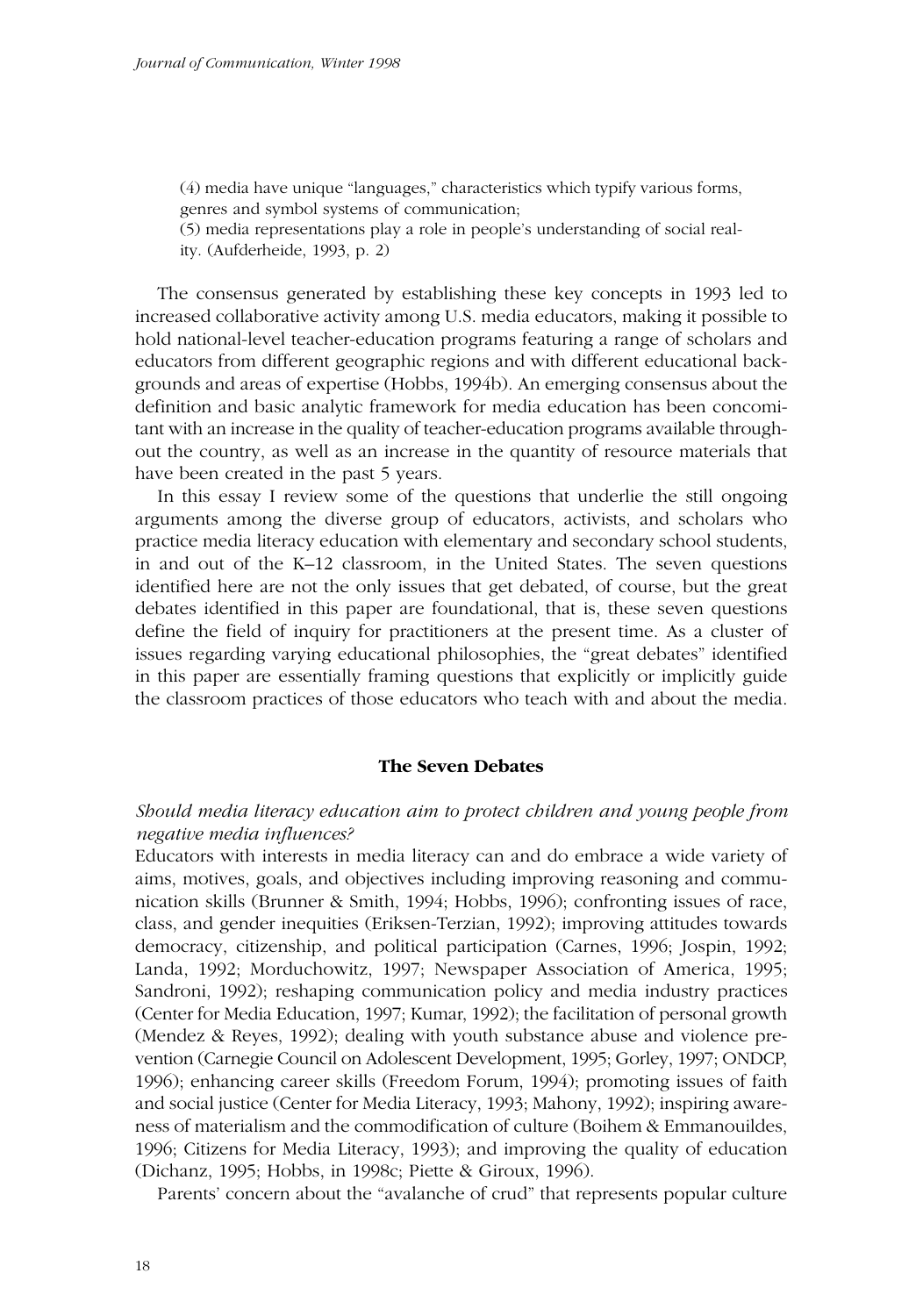has been resuscitated in recent years along with a generalized anxiety about the inability of adults to control children's access to media (Denby, 1996). The protectionist stance that justifies media literacy by noting its power to reduce the negative impact of media on youth is most prevalent among those who do not directly work in school settings (DeGaetano & Bander, 1996). In addition, this position is often exploited simply for its rhetorical value in conveying to parents and community members the relevance of media literacy education in schools.

If children can be taught to deconstruct media texts, the magic mantra goes, then they won't be taken in by the fantasy, seduced by the violence, or manipulated by commercial ploys. Media education, in this scenario, is the pedagogic equivalent of a tetanus shot. (Bazalgette, 1997, p. 72)

Anderson (1983) noted that this approach to media literacy, which he termed *impact mediation*, often organizes content around problem areas like violence, materialism, nutrition and body image, risk-taking behaviors, distortion and bias in reporting, and racial, class, gender, or sexual identity stereotyping. In the United States, many critics, public health officials, and scholars have identified media exposure as a risk factor and media literacy as a protective factor. Recent evidence demonstrates that media literacy education can affect young children's decisionmaking behaviors about alcohol (Austin & Johnson, 1997).

The claim that media literacy can protect young people from negative media influence is problematic to many educators and scholars, and in Great Britain, this perspective has been particularly derided by scholars who believe that such approaches are elitist and based on poorly grounded social science research (Collins, 1992; Halloran & Jones, 1992; Hart, 1997). Whether or not it is possible for social science research to demonstrate that media literacy education protects young people from negative media influence, these educators oppose the rhetoric of protection on pedagogical grounds. According to this view, the teaching methods that result from educators who see themselves as protecting students are ineffective in the classroom. When media literacy skills are positioned in opposition to media culture, the quality of the instruction is compromised. Many teachers at both the K– 12 and university levels have found that students are unresponsive to the idea that they are helpless victims of media influence who need to be rescued from the excesses and evils of their interest in popular culture. Buckingham (1993) suggested that by focusing on the problematic features of the mass media, we neglect young people's emotional engagement with the media, and we may ignore the genuine pleasures they receive, substituting cynicism and superiority instead of promoting real questioning and analysis. Too often, the protectionist stance leads to an instructor-focused classroom, where the teacher tells the student the "facts" about media's negative influence, about the manipulation of messages, and the student listens quietly and takes notes for the test. Such an approach to teaching and learning may cause students to parrot the correct interpretations—the ones the teacher has sanctioned—and, in doing so, media literacy education may lose its authenticity and its relevance to students' lives (Buckingham, 1990; Masterman, 1985; Williamson, 1981).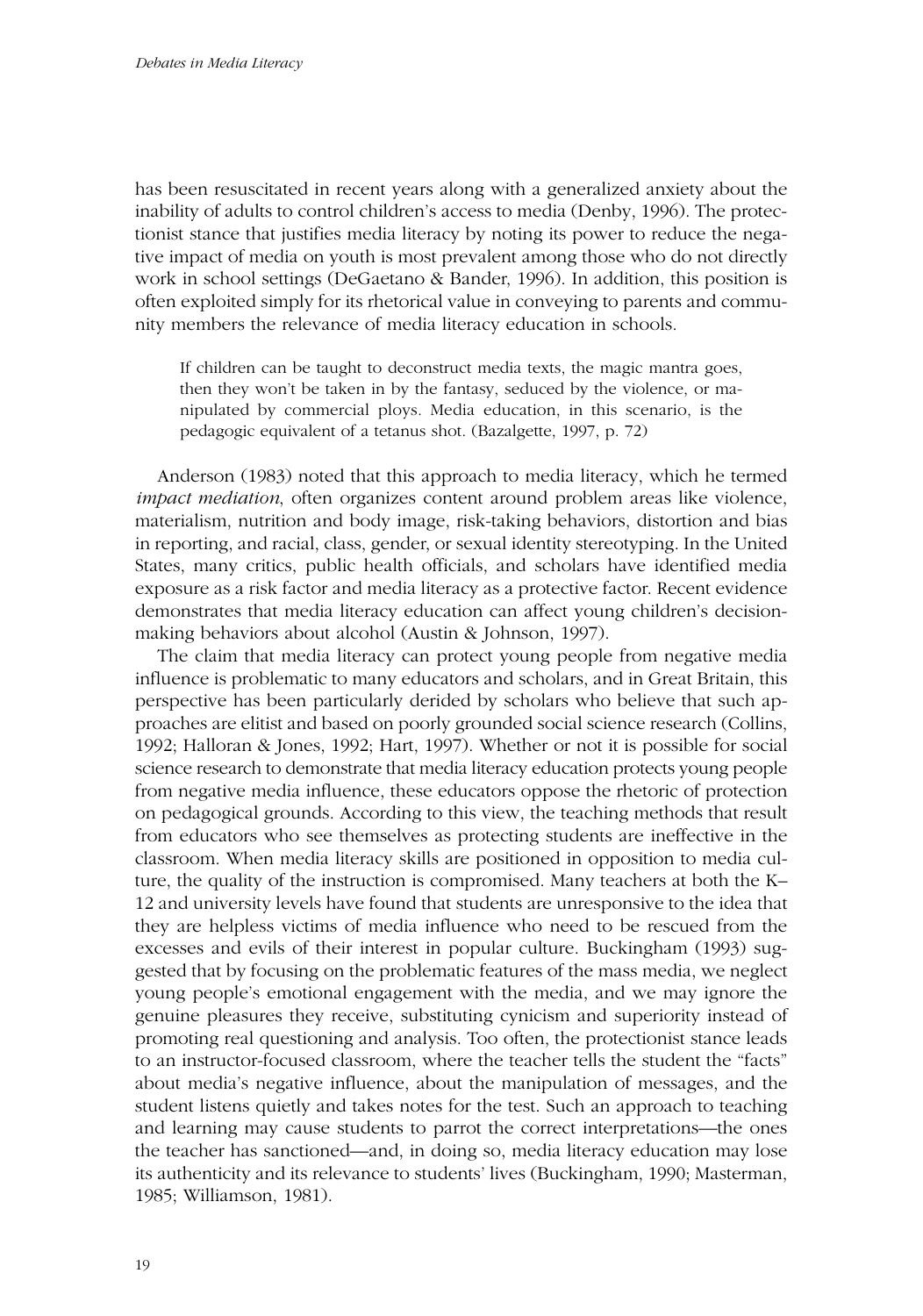*Should media production be an essential feature of media literacy education?* Some educators believe that young people cannot become truly critical consumers of the mass media until they have had experience making photographs, planning and organizing ideas through storyboards, writing scripts and performing in front of a camera, designing their own web pages, or reporting a news story. "The power of technology is unleashed when students can use it in their own hands as authors of their own work and use it for critical inquiry, self-reflection and creative expression" (Goodman, 1996, p. 2). According to this view, media literacy is incomplete unless students get a lot of experience writing as well as reading media texts. In Great Britain, media production work is actively used to assess student skills (Stafford, 1992). In Canada, rubrics for evaluating student-created media productions are available to aid teachers as they include media production activities as part of their expectations for student work (Worsnop, 1996).

Educators have recognized that efforts to include media production in the classroom usually fall into one of two categories: expressive or vocational (Fraser, 1992; Lambert, 1997). Educators who advocate expressive media production work usually emphasize the strengthening of students' creative skills, using the language of empowerment to highlight the benefits that result from discovering one's own voice. Educators who emphasize vocational media production often emphasize the value of collaborative teamwork, the growth of media production as an industry, and the ways in which many nontraditional learners may excel in tasks related to visual thinking, planning, editing, performing, or directing (Lusted, 1991; Stafford, 1992).

Many educators, scholars, and parents, however, have wondered what students are actually learning when they make videos or write news stories (Grahame, 1991). The greatest anxiety about practical work centers around fears that media production can easily be taught as a decontextualized set of tasks that teach students a narrow set of skills, skills that merely reproduce the hierarchy of Hollywood or the news industry. According to this view, teaching media production to children or youth is a bogus type of vocational education that lures students with the claim of learning job skills when, in reality, students are distracted from learning the culturally valued skills of reading and writing. "The great risk with practical work . . . is that students will simply learn to ape the professionals, and that a critical, analytical perspective will be lost" (Stafford, 1990, p. 81). Such critiques have been increasingly leveled at college and university programs in communication (Davies, 1996).

The practical limitations of many production activities preclude their being offered to most elementary- and secondary-school students. For example, video and multimedia production often requires more equipment, classroom time, personnel, and teacher training than is available in many schools. Historically, in some schools, video production has been used as the lowest track in the English or vocational-education curriculum, in what Buckingham (1993) has called, "institutionalized under achievement" (p. 284). In these schools, low-ability students are allowed to "play" with video-based and computer technologies, whereas highability students get more traditional print-based education. In many U.S. schools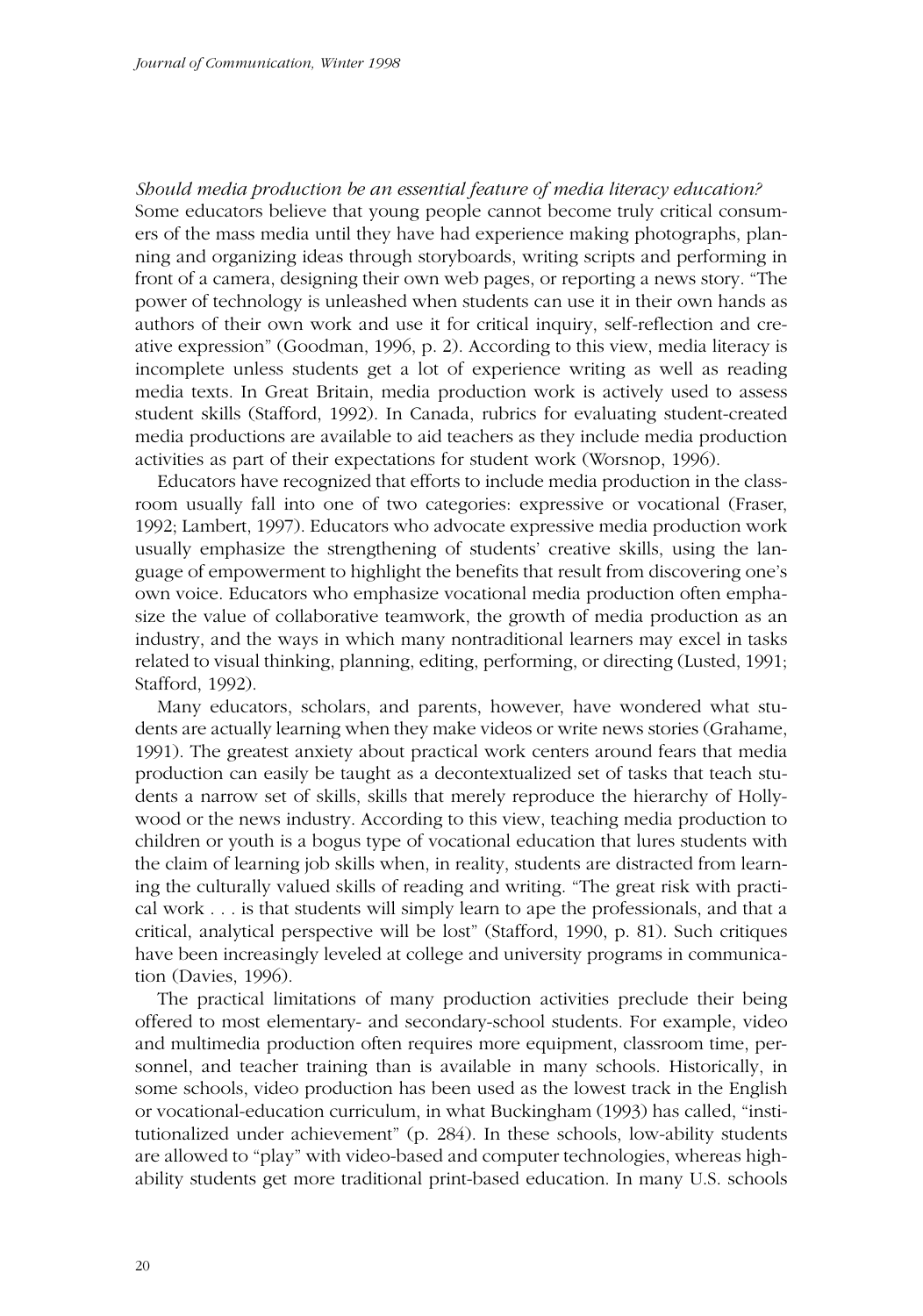and in some European schools, media production is the province of the nonreaders or the low-ability or behavior-problem students for whom media production is the last chance before dropping out (Bazalgette, 1993; Bevort & Thierry, 1997; Fraser, 1992; Hobbs, 1994a). Such practices inevitably lead some educators to bypass media production activities in order to place media literacy skills in a more elevated context in the intellectual hierarchy of the schools.

### *Should media literacy focus on popular culture texts?*

It may seem obvious that media literacy focuses on the media texts of popular culture, but in the context of elementary and secondary schools, there is considerable debate about the merits and pitfalls of using popular media texts in the classroom (Greenaway, 1997; Hart, 1997). "Schools, at all levels, are constituted to devalue popular culture, including its electronically mediated forms" (Aronowitz & Giroux, 1991, p. 153). Texts from popular culture may challenge and disrupt the routines of the classroom and provide opportunities for teachers and students to discuss epistemological issues relevant to students' growing understanding of the processes involved in learning and communication (Dewing, 1992; Giroux, 1994). According to this argument, the texts of everyday life, when constituted as objects of social knowledge, provide the possibility for combining textual, historical, and ideological analyses in ways that help students and teachers move beyond the limits of traditional disciplines and subject areas.

Other educators, however, wonder how an average parent might respond if his or her 10th-grade son or daughter came home from school talking about a classroom lesson that compared an episode of *The Simpsons* to a Mark Twain short story? In fact, educators have used episodes of *The Simpsons* to study the genres of satire and parody, noting that students' observations about the experience of deconstructing such texts might motivate their interest in literary works (Fraser, 1992; Hobbs, 1998b).

Understanding that information is socially constructed is the major contribution of media literacy. According to some media educators, this and other media literacy concepts can be learned through the analysis of classic works of literature and film just as well as through a close examination of *Beavis and Butthead.* In 1995, at a teacher education program for more than 300 educators in North Carolina, a vigorous debate erupted among participants about whether a soft drink commercial should be used as a study object in the classroom. One teacher pointed out that media literacy skills could be effectively taught using fine contemporary and classic films, photographs in textbooks, and national newspapers like the *New York Times.* Another teacher emphasized the fact that students were exposed to thousands of ads on TV and to hundreds of movies and situation comedies. In his view, students needed practice analyzing the texts that are part of their ordinary viewing experience. A central empirical question, as yet relatively unexplored in the literature, underlies this debate: To what extent do the skills of media literacy transfer from one genre or symbolic form to another?

The popular culture emphasis in media literacy education is largely what distinguishes this form of critical thinking from other related concepts, including infor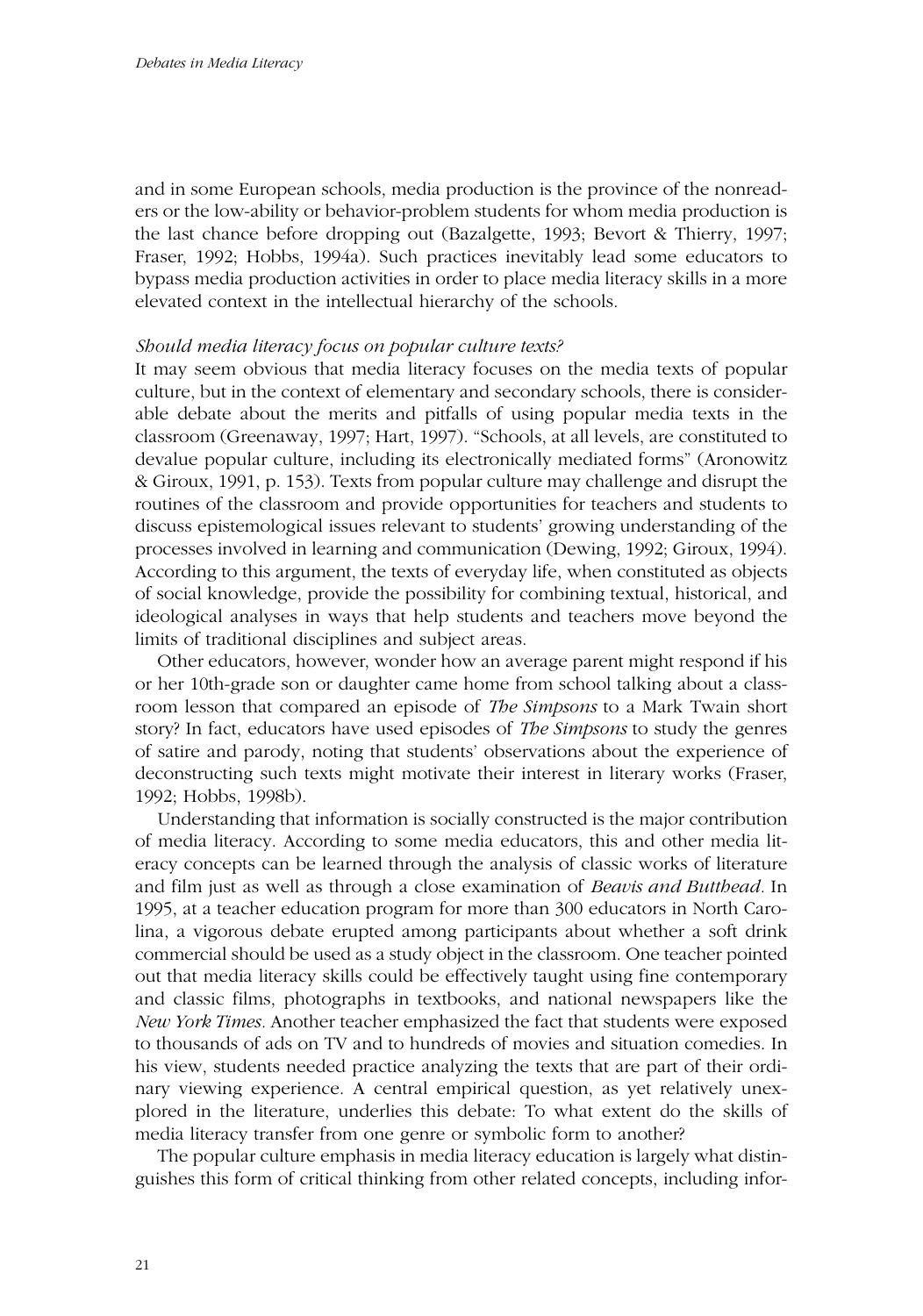mation literacy, computer literacy, and print literacy (Masterman, 1997; McClure, 1996; Piette, 1997; Tyner, in press). Some educators believe that media literacy must be centrally connected to the popular cultural texts that are at the center of students' first curriculum—their home viewing and personal media consumption experience—if the goal of transferring skills from school to home is a desired outcome.

#### *Should media literacy have a more explicit political and ideological agenda?*

Educators have claimed that media literacy may serve as a means to achieve a range of progressive political ends, for example, altering the rigid institutional practices of the public schools; stopping the use of commercially sponsored media in schools; increasing advocacy regarding public television, local access, or the alternative media arts; or making changes in broadcast and cable regulation regarding media ownership. Still, other teachers may aim to use media literacy practices as a vehicle to promote social changes in students' attitudes about racism, sexism, violence, or homophobia.

Media teachers often see themselves as "chiseling away at the smug assumptions and neat certainties of capitalism . . . showing how images or films or programs that just looked like light-hearted entertainment were really out to manipulate you ideologically" (Bazalgette, 1992b, p. 141). Because the pedagogy of media literacy invites questions about how messages are constructed, educators rightly note that exploring power dynamics around message production and message consumption creates opportunities for meaningful political and social action. Yet, a number of policy leaders have voiced their fears that, without an explicit connection between media literacy skills and social and political advocacy, media literacy may degenerate into a substitute for action instead of a spur to it (K. Montgomery, personal communication, April 24, 1997).

Other educators see in media literacy the potential for bringing about radical changes to the education system. According to some scholars and educators, the power relations of the classroom can be abolished by changing the content of the curriculum to include topics of study (e.g., popular culture) in which students are the experts and teachers know very little (Giroux, 1994). Media literacy, because it emphasizes a critique of textual authority, invites students to identify the cultural codes that structure an author's work, understand how these codes function as part of a social system, and disrupt the text through alternative interpretations (Scholes, 1987). In this view, media literacy is part of a postmodern political project "that links the creation of critical citizens to the development of a radical democracy" (Aronowitz & Giroux, 1991, p. 188).

Buckingham (1993), though, warned of the risks associated with such efforts:

Students may respond to the propagandist approach of . . . teachers in one or two ways. Either they will choose to play the game in which case they may learn to reproduce the "politically correct" responses without necessarily investigating or questioning their own position. Or they will refuse to do so, in which case they will say things they may or may not believe, in order to annoy the teacher and thereby amuse themselves. (p. 290)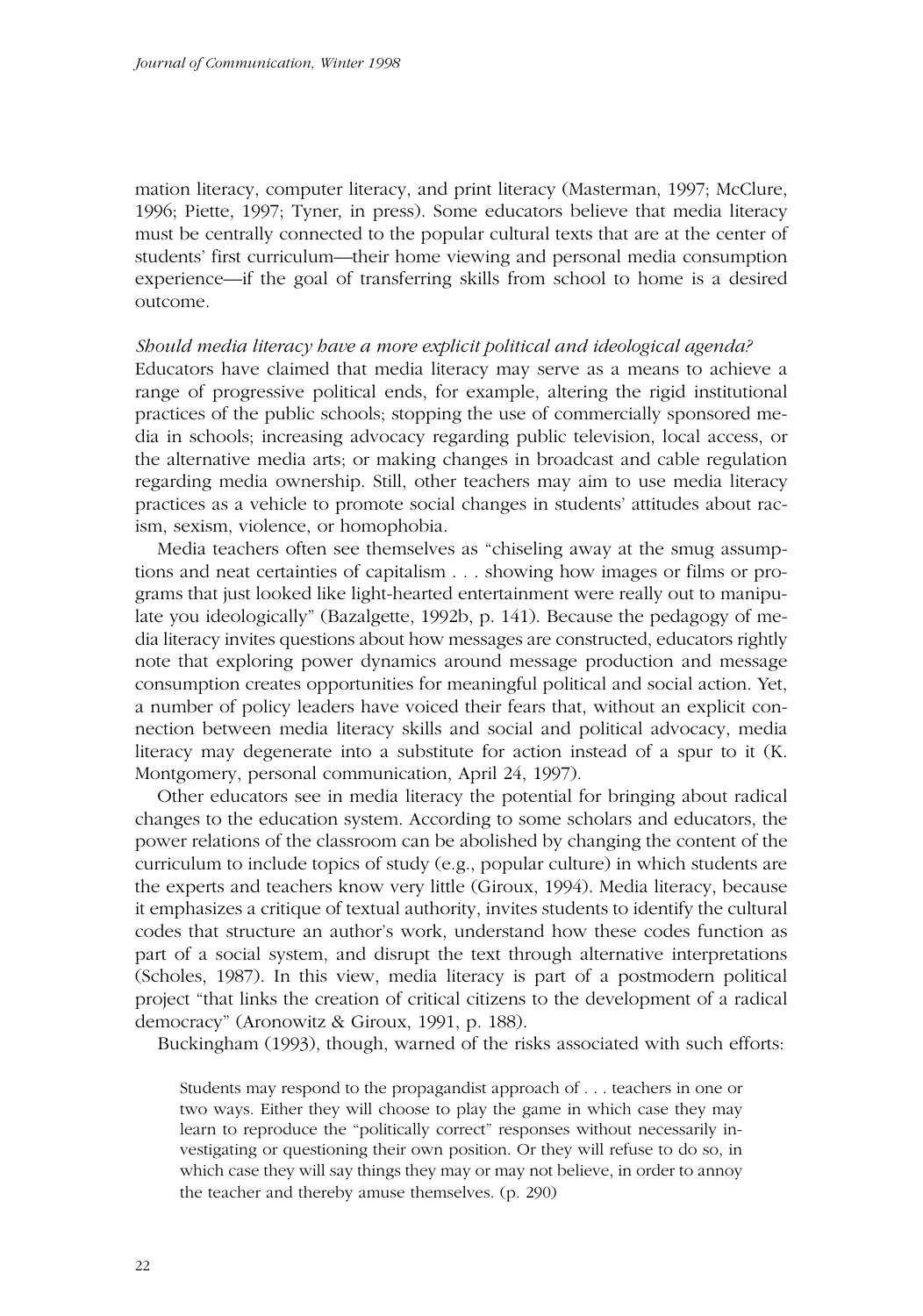To the dismay of radical educators, media literacy concepts and instructional practices are attractive to people with a wide spectrum of political beliefs. Some conservatives see media education in several ways: as a form of social change that focuses on individual action (Tauzin, 1997); as a means to counter the liberal biases of the press; as a dimension of values or character education; or as an alternative to excessive government regulation of media (Lemish & Lemish, 1997).

Educators who accept Dewey's argument that education is the fundamental method of social progress and reform may still believe that the knowledge, skills, and attitudes associated with media literacy education should be understood as independent goals, not simply as a means to other ends. Many teachers do not see themselves as forces for radical social or political change (Cremin, 1990). Instead, teachers generally value the concept of promoting students' critical autonomy, which is the process of internalizing the tools of self-reflection, critical analysis, and communication for one's own purposes and motives (Mendez & Reyes, 1992). The pluralism that underlies this argument invites teachers to maximize the students' potential for discovery and the realization of personal, social, or political action without pushing a specific agenda on students.

According to this view, media education should not be reduced to the reproduction of the teacher's ideas about the media (Masterman, 1997). This goal stands in sharp contrast to the way in which media studies is taught at many U.S. colleges and universities. There is an obvious ideology that underlies even the most basic tenets of media literacy education—teaching students to question textual authority and to use reasoning to reach autonomous decisions. This agenda is radical enough, without adding additional baggage associated with other explicitly formulated political or social change objectives (Lemish & Lemish, 1997). Additional political or social change goals may be unlikely to be accepted in the decentralized, politically divided, and community-centered context of mainstream public education.

*Should media literacy be focused on school-based K–12 educational environments?* A fair amount of scholarly and popular writing in media literacy makes little reference to schools, children, teachers, or public education (Bianculli, 1992; Messaris, 1996; Silverblatt, 1996; Singer & Singer, 1983). Several educators have pointed out the need for media literacy skills to be developed in the home by parents (Axelrod, 1997). Schools are, paradoxically, both the most radical and the most conservative of social institutions (Maehr & Midgely, 1996), and schools have been notoriously silent on defining an appropriate relationship between the schools' mission and the role of media and information (Sizer, 1995). As mentioned earlier, the diversity of purposes, goals, and outcomes for media literacy education naturally limits the effectiveness of work in schools.

Media literacy initiatives have been most successful in school communities where teachers, parents, and students have a shared, common vision about their love–hate relationship with media culture. The most successful efforts to include media literacy in schools have taken 2 or more years of staff development to build a clearly defined understanding of the concept as it relates to classroom practice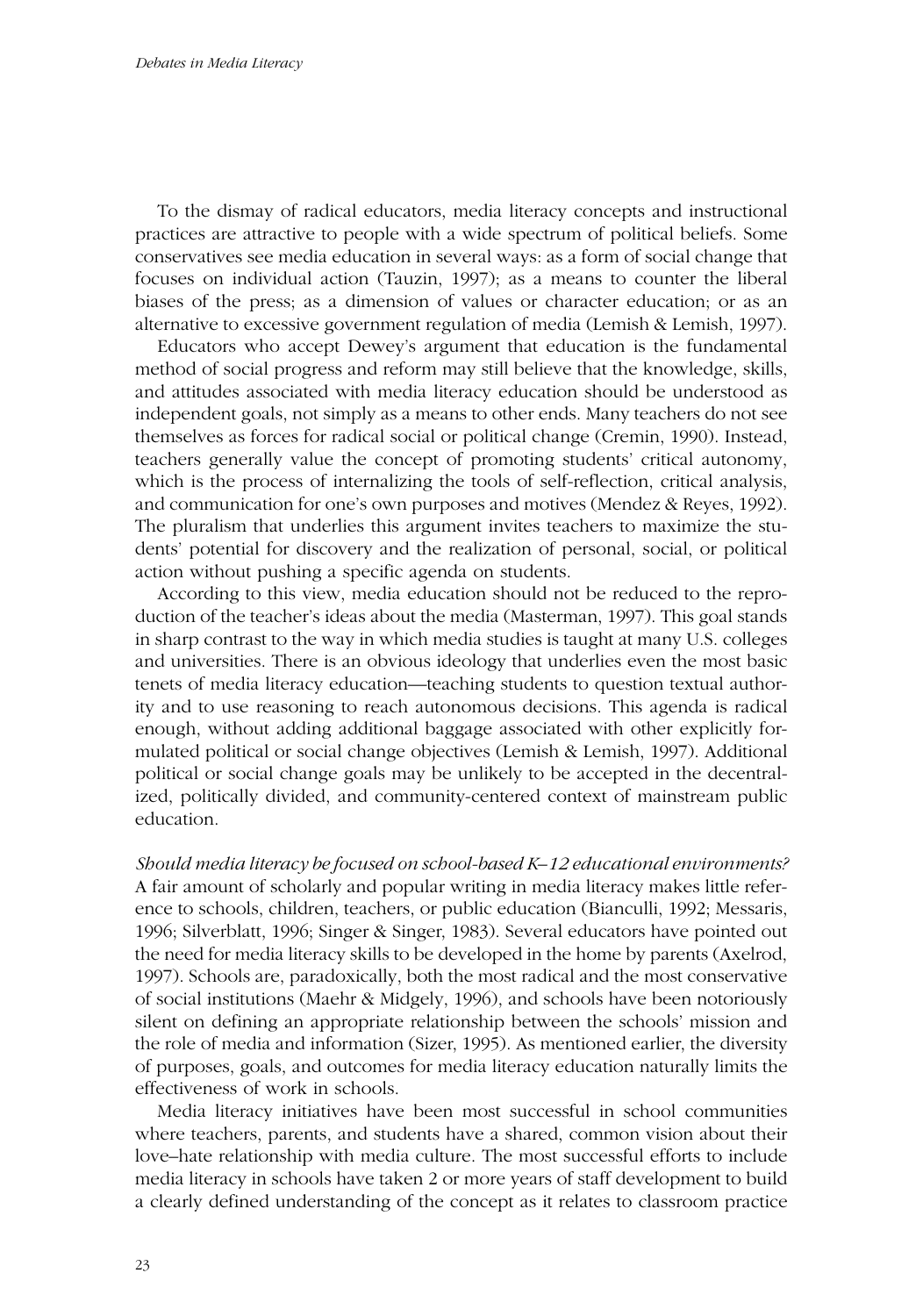among a substantial number of teachers and school leaders within a school district (Brown, 1991; Hobbs, 1998a; Hobbs & Frost, 1997). Efforts to teach critical viewing skills in the 1970s were largely unsuccessful because the programs were not designed with sensitivity to the realities of existing school cultures, the values of particular communities, or the larger context of U.S. public schools. Anderson (1983) strongly chastised media scholars' tendencies to ignore the realities of school boards, superintendents, teachers, students, and parents. Media literacy programs are often "introduced with the help of outside consultants, are briefly championed by administrators within the school district, and then fade as teachers move to simplify their responsibilities under the pressure of student and parental demands" (Anderson, 1983, p. 327).

Media literacy educators work with an understanding that few school reforms are able to push against the "profound commitment of schools to reproduce the prevailing system of social power" (Aronowitz & Giroux, 1991, p. 181). Are U.S. public schools likely to change within the next 20 years in the fairly dramatic ways that media literacy would require? For example, instead of reading eight classic novels in the 10th grade, how many communities will accept the practice of students reading four books, studying two films, and analyzing a newsmagazine and a web site? In light of the challenges of making change within public education, the best sites to implement media education may be in after-school programs, summer camps, religious education programs, library and prevention programs, community-based organizations, and at home with parental guidance. Such programs have seen exponential growth in the past 5 years, as evidenced by the attendance of large numbers of nonschool educators, representing nearly 40% of the attendees, at two national media literacy education conferences held in North Carolina and Los Angeles in recent years.

However, many educators see the emergence of increasing support for media education in recent curriculum-reform efforts at the state and local levels. Media literacy concepts are now included in the curriculum frameworks in more than 15 states. In Massachusetts, the English language-arts state curriculum identifies media literacy as 1 of the 10 guiding principles for effective instruction. In addition, teacher-education programs for educators in the primary grades and those teaching secondary-level language arts, social studies, health, science, music, and art, although still rare, are growing in number. Ongoing efforts are in place in many U.S. school districts. Interest in media education is even growing among mainstream education organizations and health professionals, including the National Association of Secondary School Principals and the American Academy of Pediatrics.

Most educators who have begun incorporating media literacy concepts into the curriculum have not been part of an organized, systematic district-wide process. Instead, they have adopted these ideas on their own, learning about the media through reading, course work, staff development programs, or conversations with and observations of colleagues. Such momentum from the bottom up represents an important source of energy for the media literacy movement. Though fragmented and often uneven in quality, this approach may be the only pragmatic way to bring such ideas into the lives of the 57 million children and youth now in U.S. schools.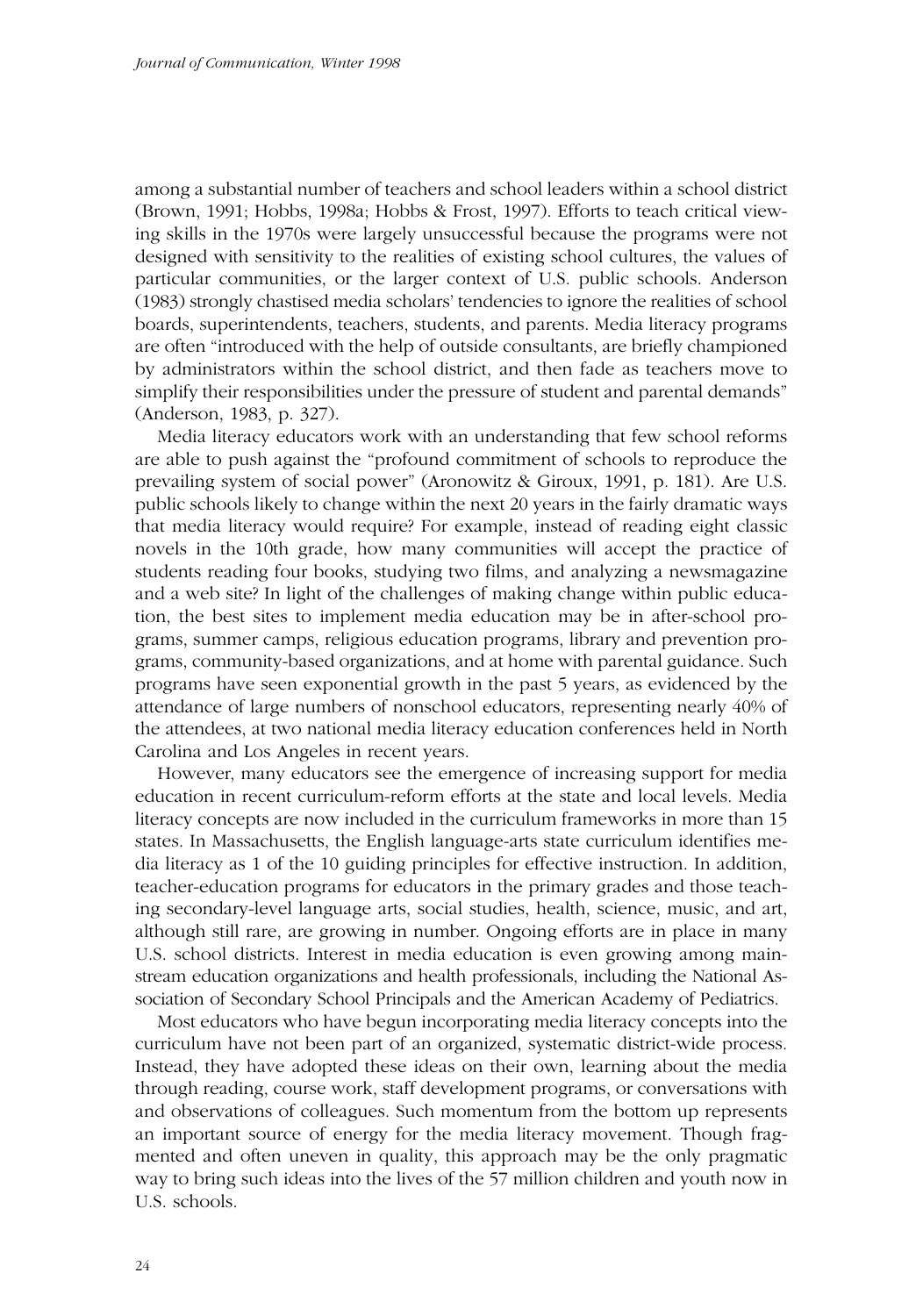## *Should media literacy be taught as a specialist subject or integrated within the context of existing subjects?*

Virtually every educator recognizes the value of infusing media literacy concepts across the curriculum. Media texts are used to convey content in the teaching of science, social studies, history, the arts, and literature. Rarely, however, are the texts used in the classroom (e.g., books, videotapes, computer programs) considered beyond their function as conveyors of information. Those who put forward the view of media literacy concepts as cross-curricular and integrative note the importance of using texts as objects of inquiry (Kress, 1992) and the value of media analysis and production activities as multidimensional opportunities to examine connections across disciplines and subjects (Bevort & Thierry, 1997; Davison, 1992; Erstad, 1997; Richards, 1992).

For example, one history teacher in high school explored media literacy concepts through an analysis of Asians in media images from 1910 to the present. An English teacher invited students to create marketing campaigns for a book, creating bumper stickers, print ads, video promotions, graphics, radio ads, and other media messages. A ninth-grade science teacher had students conduct a shot-byshot visual analysis of two different documentaries about the Exxon-Valdez environmental disaster, one produced by Jacques Cousteau and the other produced and distributed by Exxon. In this application of media literacy concepts, the media are not studied formally, but the analysis of media texts and the creation of media messages are emphasized as components of course work in the traditional disciplines. This approach carries with it the potential for students to gain exposure to media analysis and production activities, even though it risks trivializing analysis and production if underqualified teachers engage in the work.

Those who advocate media literacy be taught as a separate subject often come to this position mainly as a pragmatic option, as a result of some experience observing educators, working in schools, and getting close to the realities of classroom practice (Kress, 1992). The experience of watching a teacher doing media literacy badly in the classroom is a harrowing experience, which Lemish and Lemish (1997) have termed "media literacy malpractice" (p. 225). At a conference in Rochester, New York, Cary Bazalgette of the British Film Institute once shared an informal estimate of the impact of media literacy teacher education on the actual practices of teachers. This was based on her experience as a teacher educator. With 100 teachers involved in media education training, 40% will do nothing, 25% will do something moderately well, 10% will do something creatively exceptional, and 25% will do something embarrassing, dangerous, or just a waste of time.

The attempt to integrate media literacy concepts across the curriculum may result in the enhancement and vitality of learning and teaching overall, or it may result in an incoherent presentation of the key concepts, as well as the guarantee that teachers will never have adequate training in media subjects. With media literacy concepts permeating the curriculum, "Media education would always be at the margin of each subject, as a more or less unrelated, unvalued extra" (Kress, 1992, p. 200). When a topic or skill is supposed to be developed across the curriculum, it may end up invisible. Yet, a special elective in media literacy would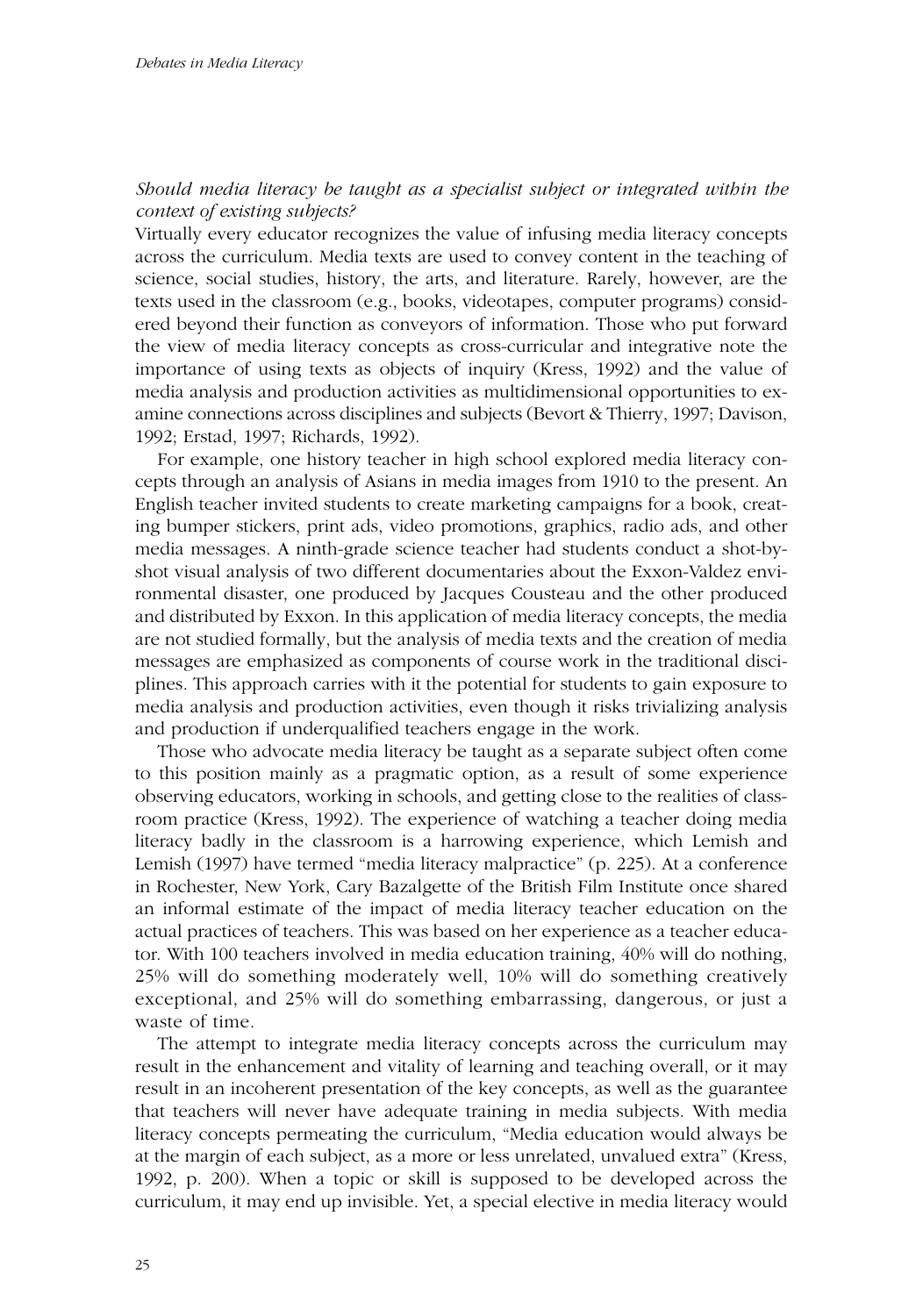invariably be available to only a tiny proportion of the 57 million students now in U.S. schools.

*Should media literacy initiatives be supported financially by media organizations?* In recent years, an increasing number of media firms have developed programs for teachers regarding the use of technology and media in education, including the practices of media literacy (Kamil, 1996). For example, in some communities, local cable-access providers work directly with educators and students to create videotapes for broadcast to the community. The Newspaper Association of America Foundation has produced curriculum materials to help students critically analyze local newspapers using media literacy concepts. *Cable in the Classroom* magazine frequently highlights the efforts of teachers who make use of media literacy concepts in their teaching, and this magazine is distributed widely to schools by cable operators. *KNOW-TV* is a teacher-education curriculum resource with print and video materials. It helps teachers analyze nonfiction television programming in the classroom and is supported by The Learning Channel. It won the 1995 Golden Cable ACE Award for Public Service Programming. Most well-known is the *Family and Community Critical Viewing Project*, supported by the National Parent-Teacher Association and the National Cable Television Association. It is a parent education workshop tying the key concepts of media literacy to an exploration of the issues of media violence. It now has reached nearly 100,000 parents across the United States. Put together, these efforts represent highly coordinated and extensive teachereducation opportunities for learning about strategies for including the critical analysis of media in schools.

The United States lacks the national-level cultural organizations or governmental agencies, comparable to the British Film Institute or the National Film Board of Canada, that might advocate and provide media education. Even more troubling is the decentralized, poorly organized, and uneven quality of ongoing teacher education. This makes it difficult to develop coordinated, multistate initiatives to provide continuing education to the nearly 3 million teachers working in U.S. schools.

Some advocates and critics note that the cable television and newspaper industries should be applauded for providing educators with access to tools, knowledge, and pedagogical strategies regarding media analysis and production. According to this view, media organizations have a social responsibility to help people develop critical thinking about the media as a consumer skill. Also, the good that media organizations can do by contributing their funding outweighs the potential dangers of using the program as part of a public relations campaign or as a shield against government regulation.

Critics of this position point out that the media industry is cleverly taking advantage of educators who are so underfunded and desperate for materials that they will jump at anything that is provided free of charge. Some believe that media organizations are effectively taking the antimedia stand out of the media literacy movement to serve their own goals, co-opting the media literacy movement and softening it to make sure that public criticism of the media never gets too loud, abrasive, or strident (Cowrie, 1995; Montgomery, 1997).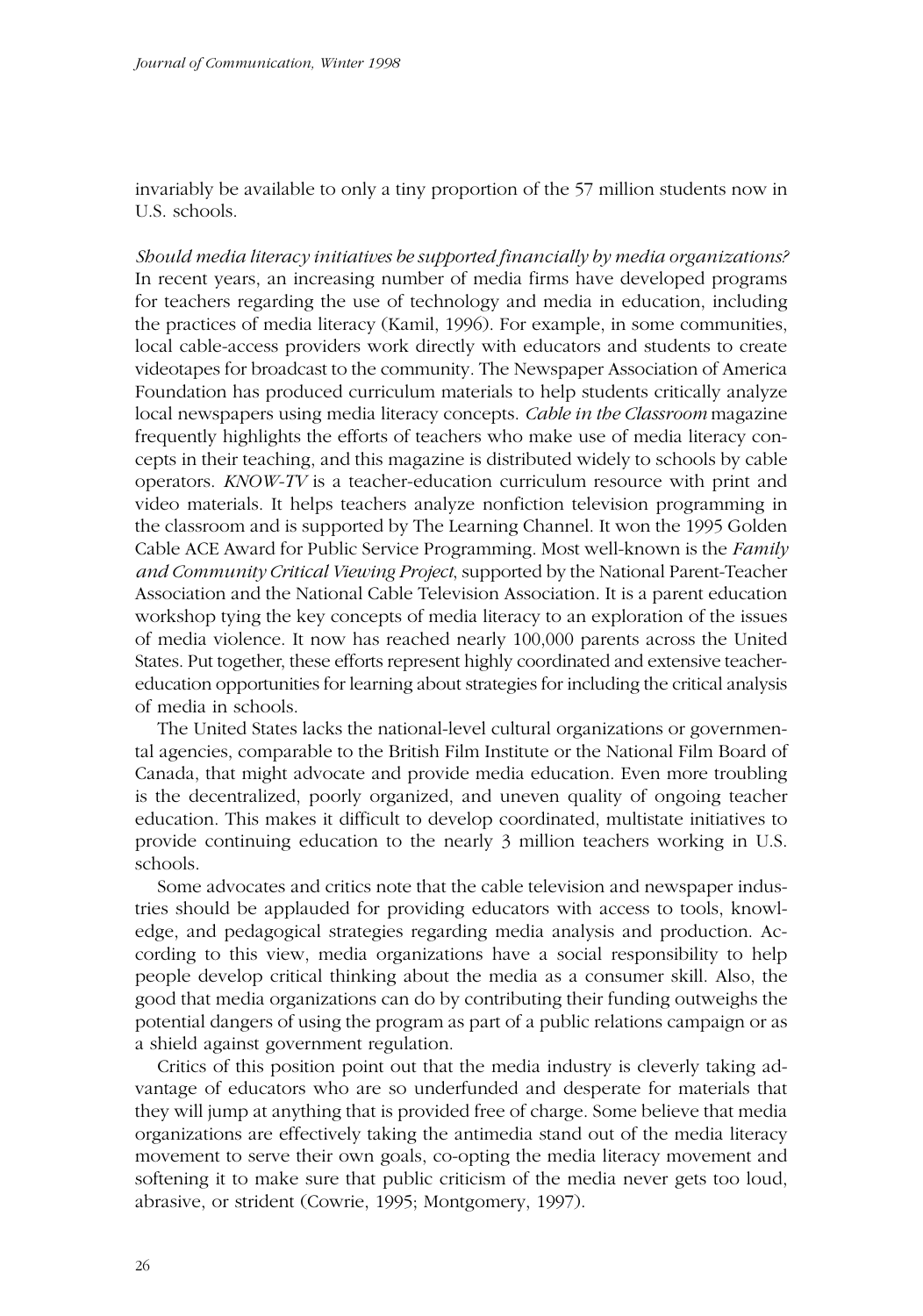#### **Issues for the Future**

The future of the media literacy movement will depend on the ability of a diverse assembly of educators with interests in media literacy to develop communitybased consensus among themselves. The quality of evidence gathered through practical, school-based media literacy experiences plus theoretical insight from scholarly disciplines will affect the resolution of these great debates. At present, media literacy is still an umbrella concept, with a wide spectrum of different educational philosophies, theories, frameworks, practices, settings, methods, goals, and outcomes. Regarding the questions identified in this essay, it is likely that there are many potentially right answers depending on the specific contexts and environments in which media literacy education takes place.

As usual, a paradox is at work: The diversity of perspectives and approaches of media literacy educators is indeed a source of strength and vitality, reflecting the widespread power, relevance, and appeal of the idea that critical analysis of media texts is an essential life skill in a media-saturated society. Yet, this same dizzying array of perspectives is paralyzing, as the inability to reach consensus drives educators, activists, and scholars into defensiveness and sniping, away from efforts to work together. The history of education is littered with examples of this kind of failure, with its resulting polarization and fragmentation among educators and scholars, so it would not be surprising to predict that the nascent media literacy movement could founder, despite the preponderance of rich ideas and vigorous efforts, shattered by the great debates into small tribes of competing interest groups.

It is much easier to accept various sects, coalitions, and subgroups with educational philosophies different from one's own when all can embrace at least one strongly shared belief. But what could that common vision, belief, or purpose be? At the center of media literacy education must be the *pedagogy of inquiry*, which is the act of asking questions about media texts. The cultivation of an open, questioning, reflective, and critical stance towards symbolic texts should be the center pole of the media literacy umbrella, as it is the concept most likely to ensure its survival.

Shifting the business of schooling toward the analysis and creation of messages, away from the providing of answers and toward the process of asking questions, is essentially a radical act. Teachers must rightly be at the center of this transformation. Too often, though, funders look to support programs that provide direct service to youth, not adults. Even worse, academics and graduate students strive to focus on the student-as-subject, with the teacher standing on the sidelines, an unequal partner, or often, not even recognized as a variable in an experimental design.

One cannot impose real change from above, at least not for long. . . . It is illogical to imagine that we can produce thoughtful and critical thinkers by rote imposition or that we can build strong intellectual understanding by imposing message change from above and pretending that it doesn't matter what the implementers of change think or feel. (Meier, 1995, p. 146)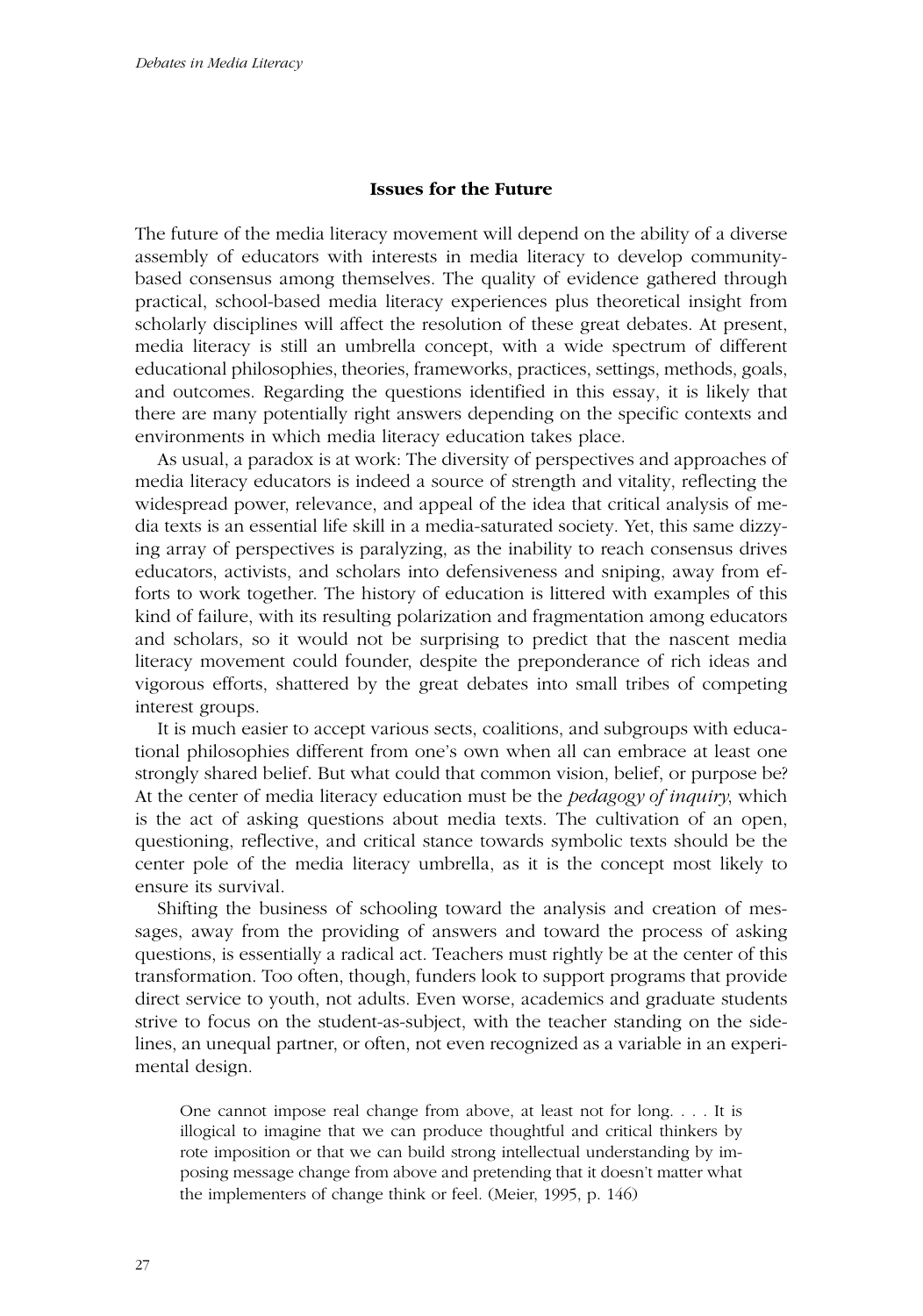The future of media literacy depends on the development of long-term, rigorous, and intellectually demanding educational work with classroom teachers as essential, even primary, partners in implementing media literacy in schools.

Those scholars and educators who are designing and implementing teacher education in media literacy need to find opportunities to share their experiences, strategies, and philosophies and to find ways to measure and evaluate the quality of the teaching and learning experiences they provide. *Telemedium*, published quarterly by the National Telemedia Council, now provides the only publishing outlet for educators to share reports of media literacy in K–12 classroom practice. Most media literacy curricula produced by teachers are not even shared within a teacher's school, much less with larger networks of educators at regional or national conferences.

In addition, support for cross-departmental efforts among media studies faculty and education faculty is essential if media literacy is to enjoy the vitality provided by scholars and educators with diverse understandings of what it means to be well educated in a media and information society. Graduate students cannot explore the rich potential connections between the fields of media studies and education if university faculty do not make it possible to do so.

The media literacy movement cannot hope to enter the mainstream of U.S. public school education without a high degree of tolerance and respect for diverse perspectives, philosophies, methods, and instructional strategies. This must be coupled with a consensus to implement a pedagogy of inquiry—to make "asking critical questions about what you watch, see, and read" stand at the center of what it means to be media literate. With these two factors in place, then, scholars and educators can begin to participate in the next two important phases in this emerging field of inquiry.

First, increased efforts are needed to bring the knowledge and skills about media analysis and production to a wider variety of settings, reaching more educators and a larger number of children and youth through coordinated programs, events, and educational experiences. By necessity, these will be community based, but a greater number of multistate and national initiatives are important. Second, it is critical to develop theory and research that predicts, documents, measures, and evaluates the complex processes of learning and teaching about the media with these important audiences. It is only through the creation of new evidence from these two kinds of action that the great debates can ever hope to be resolved.

#### **References**

- Alvarado, M., Gutch, R., & Wollen, T. (1987). *Learning the media: An introduction to media teaching*. London: Macmillan.
- Anderson, J. (1983). Television literacy and the critical viewer. In J. Bryant & D. R. Anderson (Eds.), *Children's understanding of television: Research on attention and comprehension* (pp. 297–327). New York: Academic Press.
- Aronowitz, S., & Giroux, H. A. (1991). *Postmodern education*. Minneapolis: University of Minnesota Press.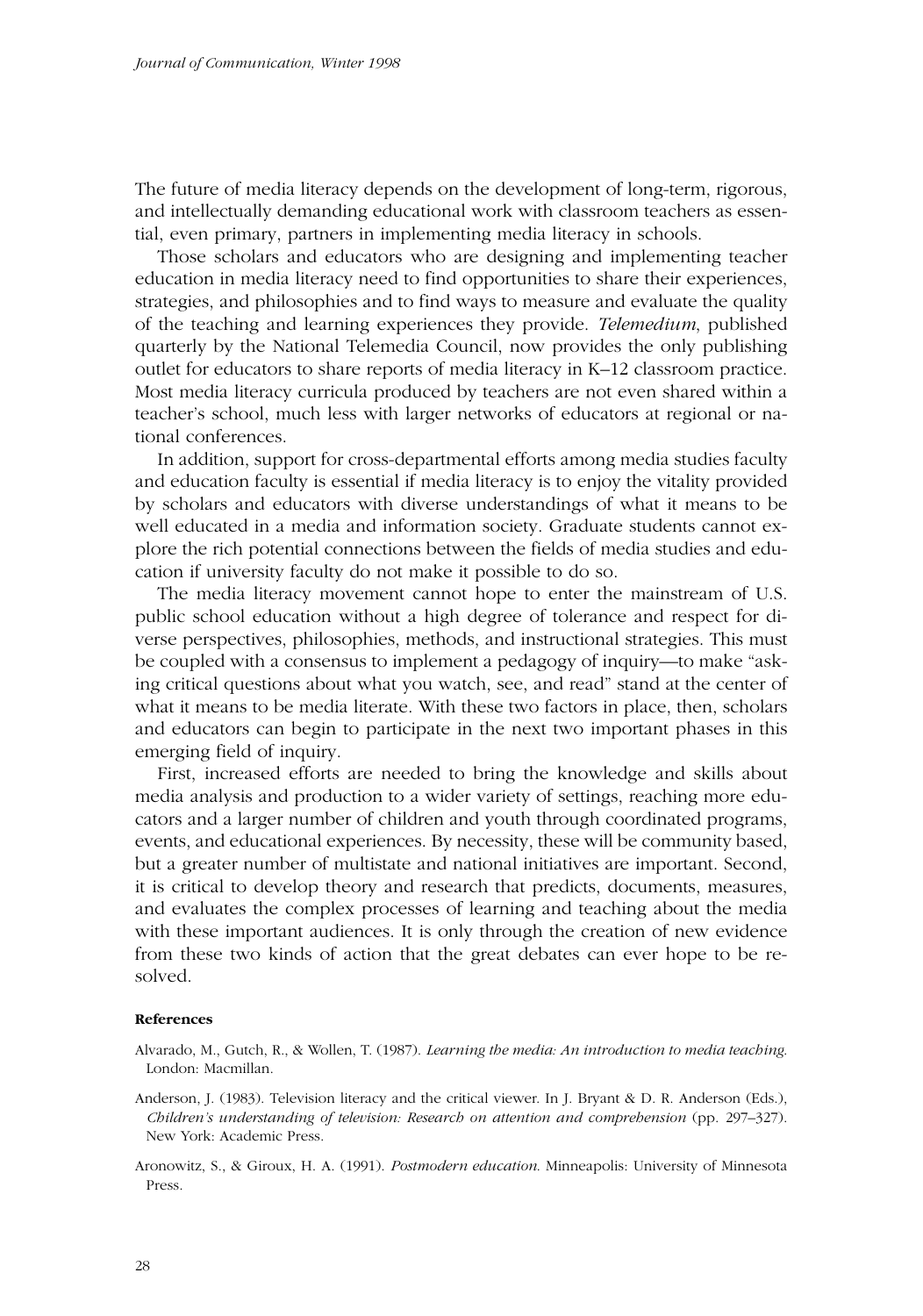- Aufderheide, P. (1993). *National leadership conference on media literacy*. Conference report. Washington, DC: Aspen Institute.
- Austin, E., & Johnson, K. (1997). Effects of general and alcohol-specific media literacy training on children's decision making about alcohol. *Journal of Health Communication, 2*(1), 17–42.
- Bazalgette, C. (l992a). Key aspects of media education. In M. Alvarado & O. Boyd-Barrett (Eds.), *Media education: An introduction* (pp. 199–219). London: British Film Institute.
- Bazalgette, C. (l992b). The politics of media education. In M. Alvarado & O. Boyd-Barrett (Eds.), *Media education: An introduction* (pp. 140–149). London: British Film Institute.
- Bazalgette, C. (1997). An agenda for the second phase of media literacy development. In R. Kubey (Ed.), *Media literacy in the information age* (pp. 69–78). New Brunswick, NJ: Transaction.
- Bazalgette, C., Bevort, E., & Savino, J. (Eds.). (1991). *New directions: Media education worldwide*. London: British Film Institute.
- Bertelsmann Foundation. (Ed.). (1993). *Media as a challenge—Education as a task*. Gutersloh, Germany: Author.
- Bertelsmann Foundation. (Ed.). (1994). *School improvement through media in education*. Gutersloh, Germany: Author.
- Bevort, E., & Thierry, S. (1997, April). *Evaluation des competences spectatorielles des eleves* [Evaluation of students' viewing competence]. Paper presented at the UNESCO conference, Les Jeunes and Les Medias, Paris, France.
- Bianculli, D. (1992). *Teleliteracy: Taking television seriously*. New York: Continuum.
- Boihem, H., & Emmanouildes, C. (1997). *The ad and the ego*. [Videotape]. (Available from California Newsreels, 149 Ninth St. #420, San Francisco, CA 94103).
- Brown, J. A. (1991). *Television "critical viewing skills" education*. Hillsdale, NJ: Erlbaum.
- Brunner, C., & Smith, K. (1994). The research component of the media project at Athens Academy and a summary of findings from the first year. In Bertelsmann Foundation (Ed.), *Media as a challenge: Education as a task* (pp. 184–194). Gutersloh, Germany: Bertelsmann Foundation.
- Buckingham, D. (1990). *Watching media learning: Making sense of media education*. London: Falmer.
- Buckingham, D. (1993). *Children talking television: The making of television literacy*. London: Falmer.
- Carnegie Council on Adolescent Development. (1995). *Great transitions: Preparing adolescents for a new century.* New York: Carnegie Foundation.
- Carnes, T. (1996, May). The news link: How my students build media literacy skills by comparing television news to newspapers. *Cable in the classroom*, pp. 10–11.
- Center for Media Education. (1997). *Web of deception: Threats to children from online marketing*. Washington, DC: Author.
- Center for Media Literacy. (1993). *Catholic connections to media literacy*. Los Angeles: Author.
- Citizens for Media Literacy. (1993). *Get a life*. Asheville, NC: Author.
- Collins, R. (1992). Media studies: Alternative or oppositional practice? In M. Alvarado & O. Boyd-Barratt (Eds). *Media education: An introduction* (pp. 57–62). London: British Film Institute.
- Cowrie, N. (1995, Fall). Media literacy's new challenge. *Video and Learning*, p. 1.
- Cremin, L. (1990). *Popular education and its discontents.* New York: Harper & Row.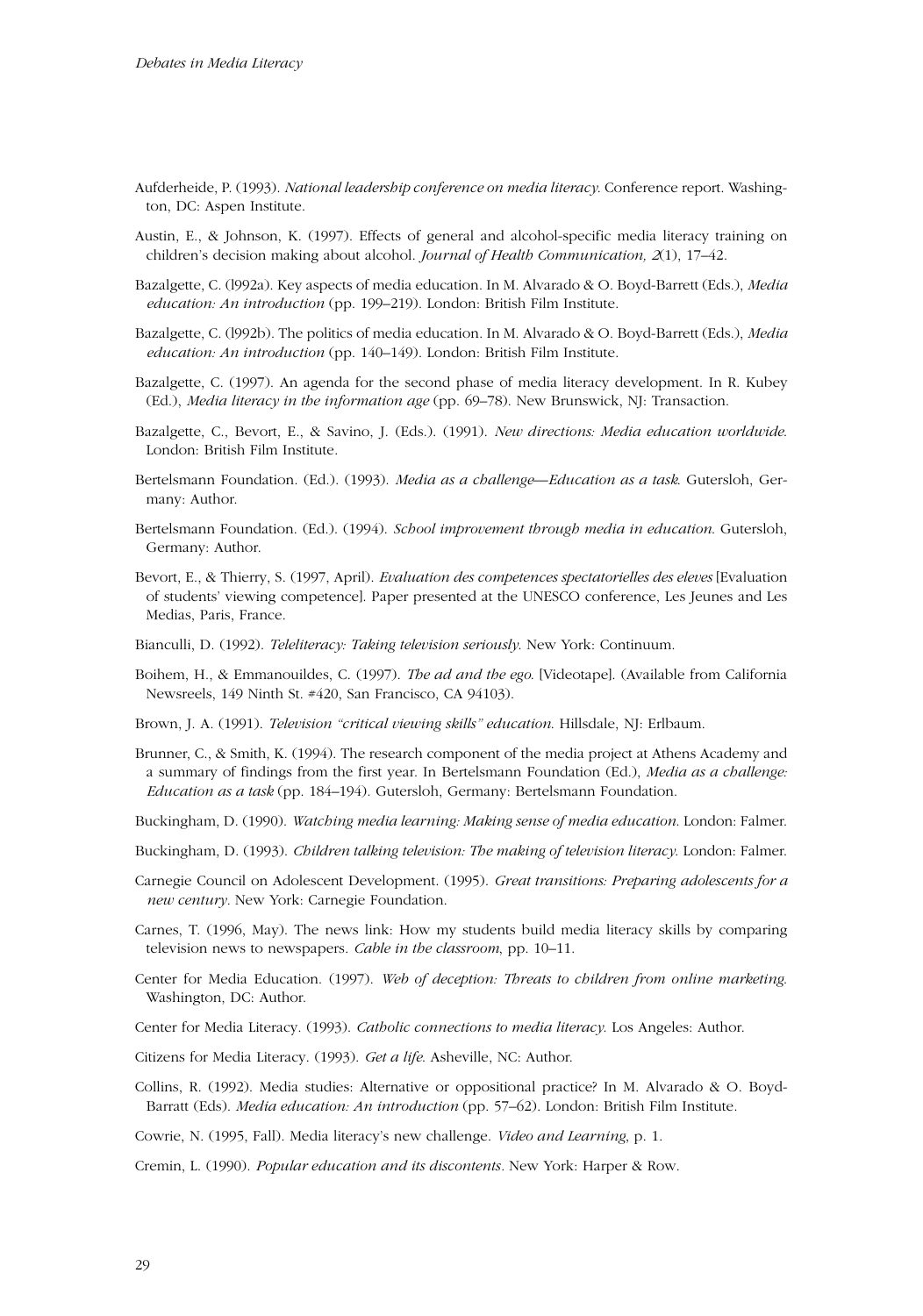- Davies, M. M. (1996). Making media literate: Educating future media workers at the undergraduate level. In R. Kubey (Ed.), *Media literacy in the information age* (pp. 263–284). New Brunswick, NJ: Transaction.
- Davison, J. (1992). Theory in practice: Learning media concepts through practical work. In C. Bazalgette, E. Bevort, & J. Savino (Eds.), *New directions: Media education worldwide* (pp. 26–30). London: British Film Institute.
- DeGaetano, G., & Bander, K. (1996). *Screen smarts: Raising media literate kids*. Boston: Houghton Mifflin.
- Denby, D. (1996, July 15). Buried alive. *New Yorker*, pp. 48–58.
- Dewing, M. (1992). *Beyond TV: Activities for using video with children*. Santa Barbara, CA: ABC Clio.
- Dichanz, H. (1995). How to renew public schools by means of media. In Bertelsmann Foundation (Ed.), *School improvement through media in education* (pp. 173–174). Gutersloh, Germany: Bertelsmann Foundation.
- Eriksen-Terzian, A. (1992). Who's holding the camera? Television/video and gender representation. In C. Bazalgette, E. Bevort, & J. Savino (Eds.), *New directions: Media education worldwide* (pp. 61–69). London: British Film Institute.
- Erstad, O. (1997, April 2). *Media literacy at a crossroad*. Paper presented at the UNESCO conference, Les Jeunes and Les Medias, Paris, France.
- Fraser, P. (1992). Teaching TV cartoons. In M. Alvarado & O. Boyd-Barrett (Eds.), *Media education: An introduction* (pp. 345–349). London: British Film Institute.
- Freedom Forum. (1994). *Death by cheeseburger: High school journalism in the 1990s and beyond*. Arlington, VA: Author.
- Giroux, H. A. (1994). *Disturbing pleasures: Learning popular culture*. New York: Routledge.
- Goodman, S. (1996, Fall/Winter). Media, technology and education reform: Searching for redemption in the digital age. *Video and Learning*, p. 1.
- Gorley, C. (Ed.). (1997). Media literacy and substance abuse. *Weekly Reader* (supplement).
- Grahame, J. (1991). The production process. In D. Lusted (Ed.), *The media studies book: A guide for teachers* (pp. 146–170). London: Routledge.
- Greenaway, P. (1997). Media and arts education: A global view from Australia. In R. Kubey (Ed.), *Media literacy in the information age* (pp. 187–198). New Brunswick, NJ: Transaction.
- Halloran, J. D., & Jones, M. (1992). The inoculation approach. In M. Alvarado & O. Boyd-Barrett (Eds.), *Media education: An introduction* (pp. 10–13). London: British Film Institute.
- Hart, A. (1997). Textual pleasures and moral dilemmas: Teaching media literacy in England. In R. Kubey (Ed.), *Media literacy in the information age* (pp. 199–211). New Brunswick, NJ: Transaction.
- Hobbs, R. (1994a). Pedagogical issues in U.S. media education. *Communication Yearbook, 17*, 453– 466.
- Hobbs, R. (1994b, Fall). Teaching media literacy: Yo! are you hip to this? *Media Studies Journal, 8*(4), 135–145.
- Hobbs, R. (1996). Expanding the concept of literacy. In R. Kubey (Ed.), *Media literacy in the information age* (pp. 163–183). New York: Transaction.
- Hobbs, R. (1998a). Media education in Massachusetts. In A. Hart (Ed.), *Teaching the media worldwide* (pp. 127–144). Hillsdale, NJ: Erlbaum.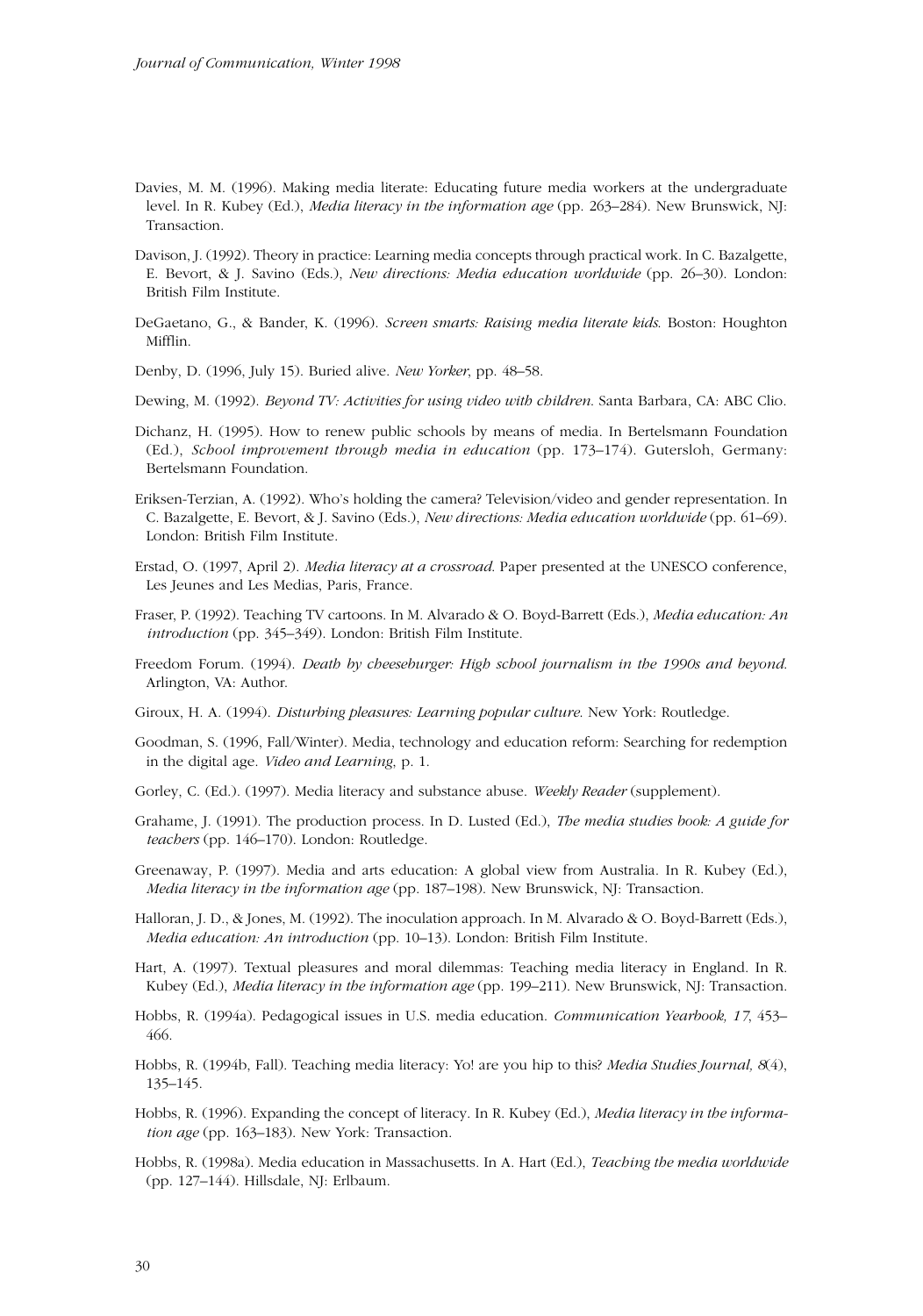- Hobbs, R. (1998b). The Simpsons meet Mark Twain: Analyzing popular texts in the classroom. *English Journal, 87*(1), 49–51.
- Hobbs, R. (1998c). Building citizenship skills through media literacy education. In M. Salvador & P. Sias (Eds.), *The public voice in a democracy at risk.* Westport, CT: Praeger Press.
- Hobbs, R., & Frost, R. (1997, May). *The impact of media literacy education on adolescents' media analysis and news comprehension skills.* Paper presented at the annual meeting of the International Communication Association, Montreal, Canada.
- Jospin, L. (1992). Media education and democracy. In C. Bazalgette, E. Bevort, & J. Savino (Eds*.), New directions: Media education worldwide* (pp. 212–215). London: British Film Institute.
- Kamil, B. (1996). *Delivering the future: Cable and education partnerships for the information age*. Alexandria, VA: Cable in the Classroom.
- Kress, G. (1992). Media literacy as cultural technology in the age of transcultural media. In C. Bazalgette, E. Bevort, & J. Savino (Eds.), *New directions: Media education worldwide* (pp. 190–202). London: British Film Institute.
- Kumar, K. J. (1992). Redefining the goals: Reflections from India. In C. Bazalgette, E. Bevort, & J. Savino (Eds.), *New directions: Media education worldwide* (pp. 15–-156). London: British Film Institute.
- Lambert, F. (1997, April ). *Pour un enseignement specifique a l'image et aux medias* [Education specifically regarding images and the media]. Paper presented at the UNESCO conference, Les Jeunes and Les Medias, Paris, France.
- Landa, F. (1992). Creative work with newspapers: The press in the classroom. In C. Bazalgette, E. Bevort, & J. Savino (Eds.), *New directions: Media education worldwide* (pp. 18–25). London: British Film Institute.
- Lemish, D., & Lemish, P. (1997). A much debated consensus: Media literacy in Israel. In R. Kubey (Ed.), *Media literacy in the information age* (pp. 213–228). New Brunswick, NJ: Transaction.
- Lusted, D. (1991). *The media studies book: A guide for teachers*. London: Routledge.
- Maehr, M. L., & Midgely, C. (1996). *Transforming school cultures*. Boulder, CO: Westview Press.
- Mahony, R. M. (1992). *Film makers, film viewers: Their challenges and opportunities*. St. Paul, MN: St. Paul Books and Media.
- Masterman, L. (1985). Teaching the media. London: Routledge.
- Masterman, L. (1997). A rationale for media education. In R. Kubey (Ed.), *Media literacy in the information age* (pp. 15–68). New Brunswick, NJ: Transaction.
- McClure, C. R. (1996). Network literacy in an electronic society: An educational disconnect? In R. Kubey (Ed.), *Media literacy in an information age* (pp. 403–439). New Brunswick, NJ: Transaction.
- Meier, D. (1995). *The power of their ideas*. Boston: Beacon Press.
- Mendez, A. M., & Reyes, M. (1991). Television versus teachers: From antagonism to creativity. In C. Bazalgette, E. Bevort, & J. Savino (Eds.), *New directions: Media education worldwide* (pp. 89–94). London: British Film Institute.
- Messaris, P. (1996). *Visual literacy: Image, mind, reality.* Boulder, CO: Westview Press.
- Morduchowicz, R. (1997, April). *El Diario en la escuela* [Newspapers in the classroom]. Paper presented at the UNESCO conference, Les Jeunes and Les Medias, Paris, France.
- New London Group. (1996). A pedagogy of multiliteracies: Designing social futures. *Harvard Educational Review, 66*(1), 60–92.